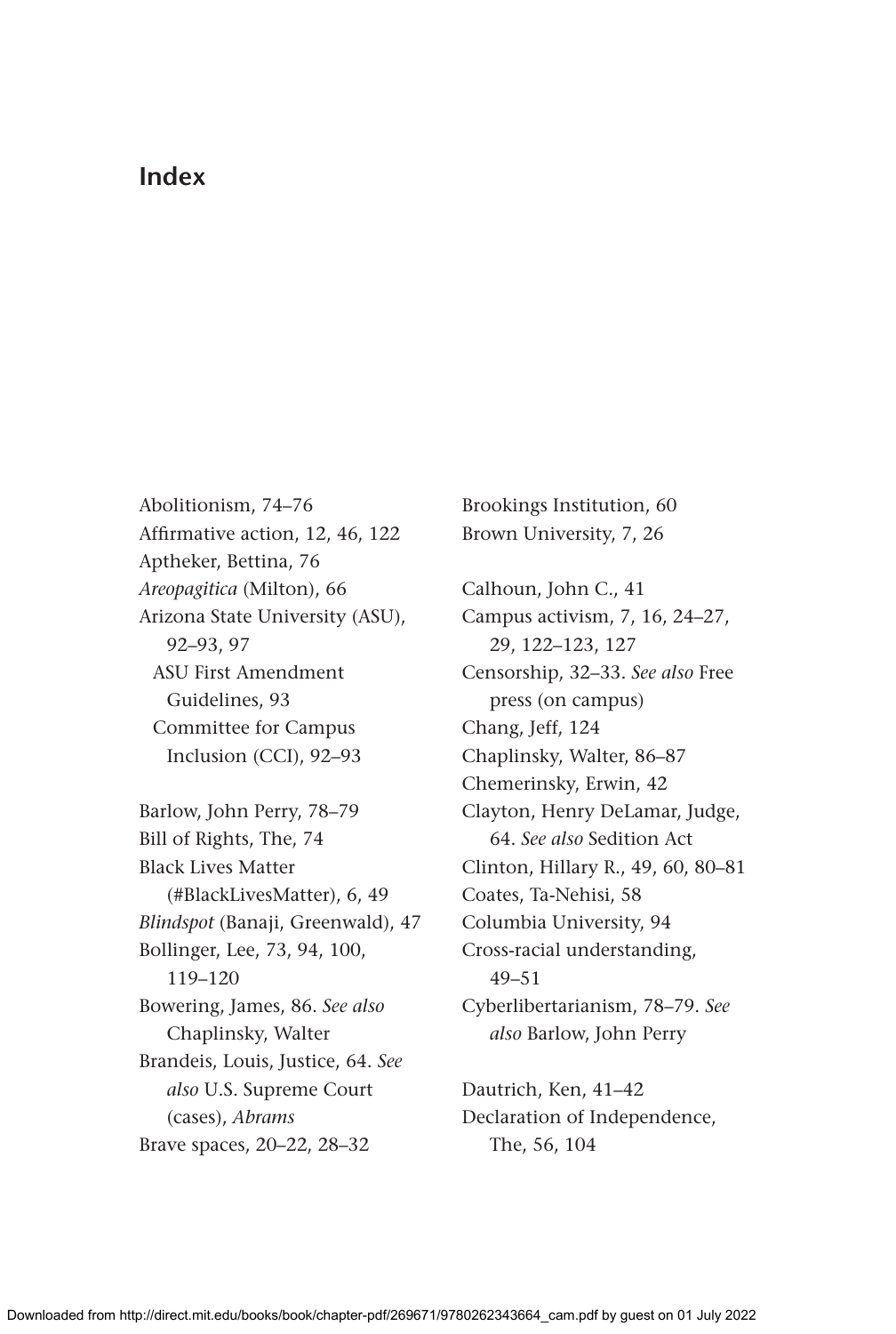Declaration of Independence of Cyberspace, A, 78, 104 Declaration of the Rights of Man, The, 68 DePaul University, 2, 31 Disinhibition effect, 81 Disinvitation of speakers, 1, 38–39, 41 Diversity, 45–63. *See also* Equity and inclusion demographic trends (U.S.), 35, 60–61, 125 interaction diversity, 58 structural diversity, 58 Douglass, Frederick, 66, 74–75, 76. *See also* Abolitionism Duke University, 6, 97 Ellison, John, 23–24, 29, 95, 132–135, 153 English Bill of Rights, The,

68 Equal Protection Clause (University of Texas at Austin), 45 Equity and inclusion, 1, 3, 8, 14–16, 18, 91, 92, 102–103, 118, 120–121, 126. *See also* Diversity Espionage Act, The, 70

Falwell, Jerry, Jr., 111. *See also* Liberty University Fighting words doctrine, 86–88, 98

FIRE (Foundation for Individual Rights in Education), 29, 85, 92, 94, 96–97 annual survey of speech codes, 85, 94 First Amendment, The (U.S. Constitution) 13–14, 18, 21, 64, 67–71, 74–75, 85–88, 93–98, 107, 109, 114–115, 120, 128 support for, 41 Fish, Stanley, 69–70 Fisher, Abigail, 45–47, 55 Freedom of assembly, 107, 114–116 Free expression, theories autonomy of the individual, 71–73 marketplace-of-ideas, 66–67, 71. (*see also* Holmes, Oliver Wendell Jr.) tolerance theory, 73–77, 119–120 (s*ee also* Tolerance) Free press (on campus), 107–114 Free Speech Movement (1960s), 77, 121. *See also* University of California, Berkeley French Revolution, The, 68 Frey, William, 60

Gallup survey (2015), 114 Garrison, William Lloyd, 75. *See also* Abolitionism Garton Ash, Timothy, 123 Gillman, Howard, 43 Gordon-Reed, Annette, 40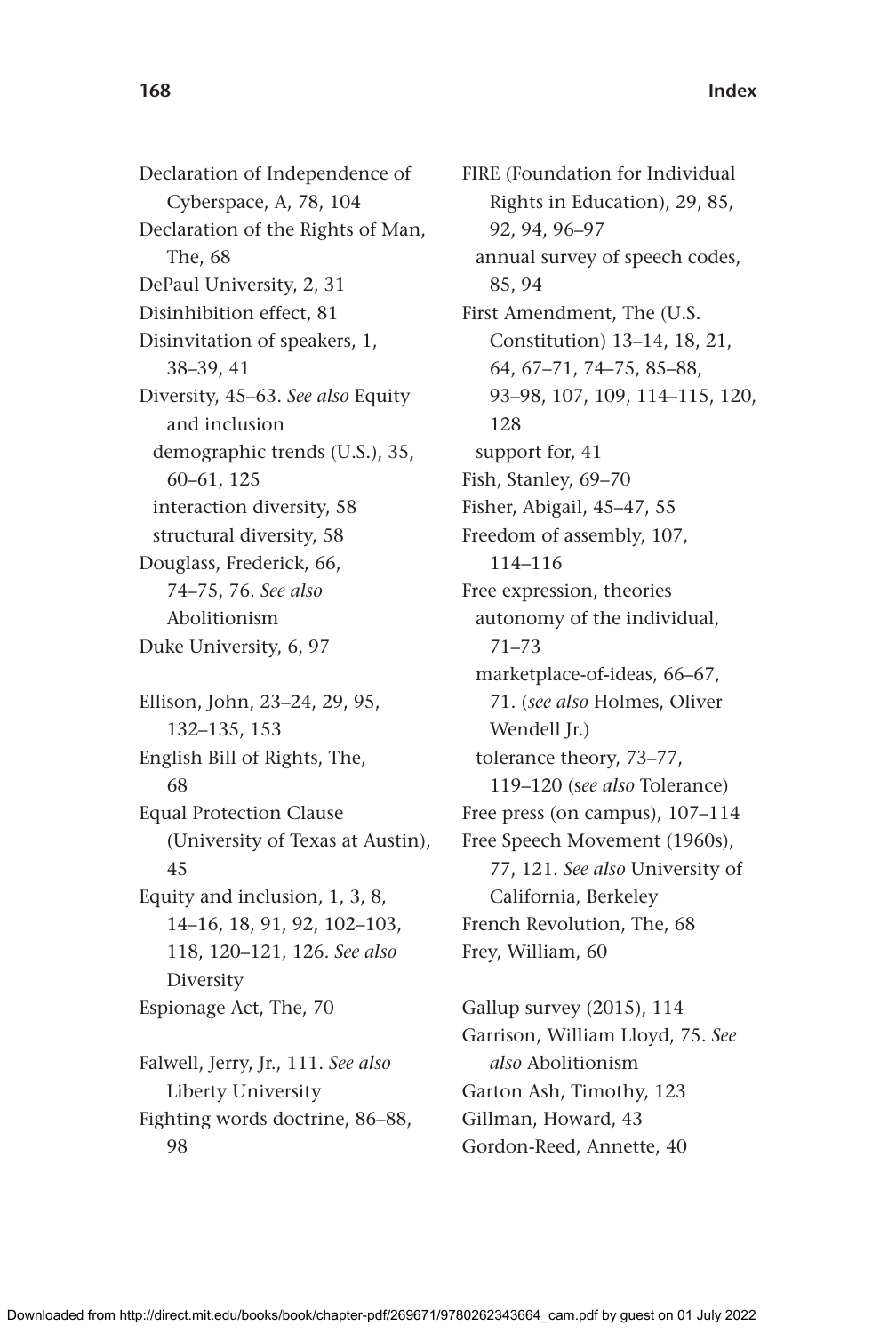## **Index 169**

Grimké sisters (Sarah Moore and Angelina Emily), 76 Guinier, Lani, 35 Harvard Corporation, 40 Harvard Law School, 3, 7, 28, 40 Hate speech, 85–106 definition, 86 online, 91 Historically black colleges or universities (HBCU), 96 Holmes, Oliver Wendell, Jr., 64–67, 77. *See also* U.S. Supreme Court (cases), *Abrams* Huang, Mina, 56 Hussein, Saddam, 11

Implicit bias, 37, 47–48 International Monetary Fund (IMF), 38 Intersectionality, 35–36, 38

Jefferson, Thomas, 56

Kaepernick, Colin (San Francisco 49ers), 121–122 Kent State University, 19 Knight Foundation (survey), xxii, 42, 112, 114 Ku Klux Klan (KKK), 98, 102

Lachowsky, Hyman, 63. *See also* U.S. Supreme Court (cases), *Abrams* Lagarde, Christine, 38

Liberty University (Lynchburg, Virginia), 111 Lipman, Samuel, 63. *See also* U.S. Supreme Court (cases), *Abrams Magna Carta*, *The*, 67 Mann, Bruce, 40 Marketplace-of-ideas, 66–67, 71. *See also* Holmes, Oliver Wendell, Jr. Massachusetts General Laws (chapter 71, section 37O), 88–90 Microaggressions, 1, 27–28, 34, 37–38 Middlebury College, 2 Minow, Martha, 40 Mott, Lucretia, 76. *See also* Abolitionism

National Center for Educational Statistics, 35 Neo-Nazi (groups), 98, 99, 102 New Hampshire, Public Laws of (Chapter 378, Section 2), 87 Newseum Institute, 42 *Nutshell* (McEwan), 117–118

Obama, Barack, 54 Occidental College, 2, 6 Oriel College, 41 Oxford University, 41

## Permissible speech, 4, 30, 93, 95–96, 102, 120 Perry, Melissa Harris, 6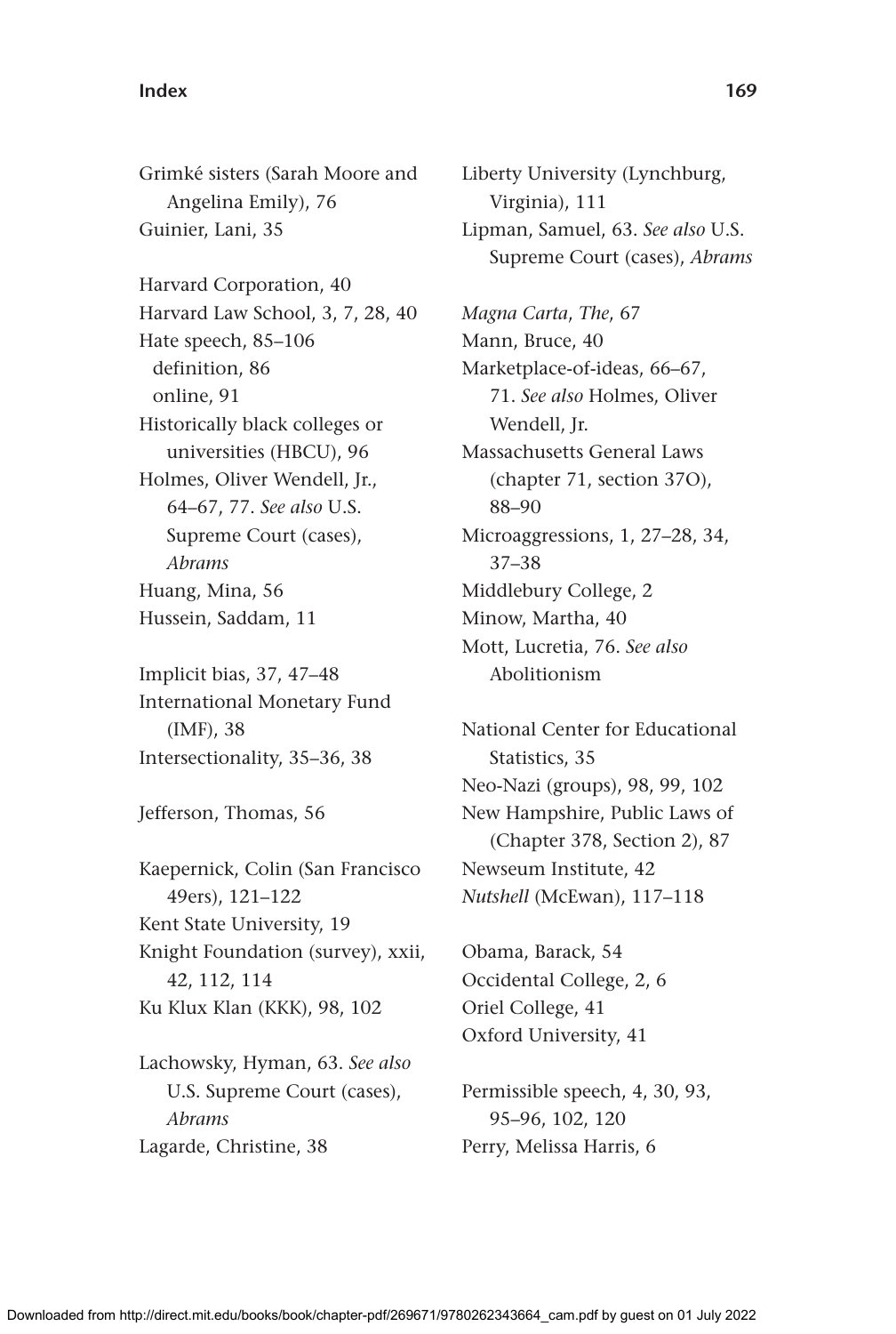Phillips Academy, Andover, 3, 11 Pierce, Chester M., 36 *Plea for Free Speech in Boston, A* (Douglass), 74*. See also*  Abolitionism Political correctness, 8, 23 Popper, Karl, 100–101 Princeton University, 6 Purdue University, 98

Race (in college admissions), 45–53. *See also* Affirmative action; Freedom of assembly; U.S. Supreme Court (cases), *Brown v. Board of Education, Fisher I, Fisher II, Gratz v. Bollinger, Grutter v. Bollinger* Renaming of campus landmarks, 1, 28, 39 Report of the Committee on Freedom of Expression (University of Chicago), 95 Rhodes, Cecil, 41 Rice, Condoleezza, 38 Rittgers, Annie, 40 Rowe, Mary, 36 Royall, Isaac, 7 Russian Revolution, The (1917), 63–64 Rutgers University, 38 Safe spaces, 13, 20–22, 28–31, 111 Say Her Name (#SayHerName), 6, 49

Schmieg, Joel, (*Liberty Champion* editor), 111. *See also* Liberty University Schwartz, Jacob, 63. *See also* U.S. Supreme Court (cases), *Abrams* Sedition Act, The, 64, 70 Skokie, Illinois, 98. *See also* Neo-Nazi (groups) Smith College, 38 Snowden, Edward, 70 Speech codes, 28, 44, 89–90, 94, 105 Staples, Brent, 48 State actors, 68, 78, 94, 107 Steele, Claude, 36, 48 Steimer, Mollie, 63. *See also* U.S. Supreme Court (cases), *Abrams* Stereotypes and stereotyping, 47–49 Sue, Derald Wing, 36

Tai, Tim, 111–113 Time, place, and manner (exception), 14 Tolerance, 99–106. *See also* Free expression, theories paradox of, 16, 99–100, 102, 104 (s*ee also* Popper, Karl) *Tolerant Society* (Bollinger), 73, 100 Trigger warnings, 1, 13, 27, 32–34 Trump, Donald J., 2, 4, 49, 59, 82, 90, 103, 111, 124

University of California, Berkeley, 2, 76, 121